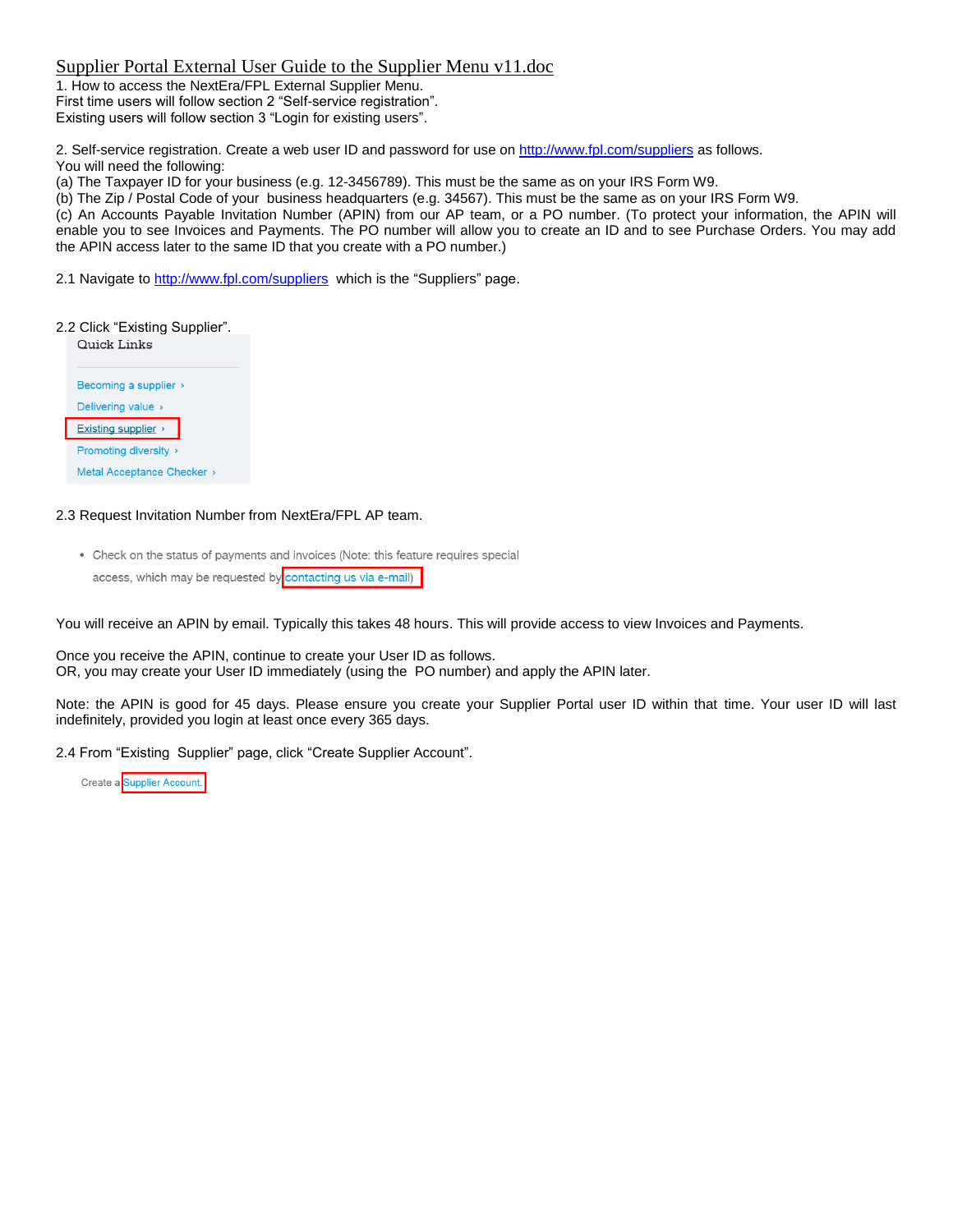### 2.5 Create Supplier User ID: Step 1 of 3.

Command[: https://app.fpl.com/sra/SraController?command=displayvalidatetin](https://app.fpl.com/sra/SraController?command=displayvalidatetin) Enter TIN and ZIP as shown on your IRS Form W9.

|                                                                                                                                                                                                                                                                                                                                                                                                                                                                                                                  | <b>Request for Taxpayer</b><br><b>Identification Number and Certification</b><br>(Rev. August 2013)<br>Department of the Treasury<br>Internal Revenue Service                                                                                                      | <b>Give Form to the</b><br>requester. Do not<br>send to the IRS.                                                |  |  |  |  |  |  |
|------------------------------------------------------------------------------------------------------------------------------------------------------------------------------------------------------------------------------------------------------------------------------------------------------------------------------------------------------------------------------------------------------------------------------------------------------------------------------------------------------------------|--------------------------------------------------------------------------------------------------------------------------------------------------------------------------------------------------------------------------------------------------------------------|-----------------------------------------------------------------------------------------------------------------|--|--|--|--|--|--|
| N                                                                                                                                                                                                                                                                                                                                                                                                                                                                                                                | Name (as shown on your income tax return)<br>Business name/disregarded entity name, if different from above                                                                                                                                                        |                                                                                                                 |  |  |  |  |  |  |
| Instructions on page<br>Print or type                                                                                                                                                                                                                                                                                                                                                                                                                                                                            | Check appropriate box for federal tax classification:<br>C Comoration<br>S Corporation<br>Individual/sole proprietor<br>Partnership<br>Trust/estate<br>Limited liability company. Enter the tax classification (C=C corporation, S=S corporation, P=partnership) > | Exemptions (see instructions):<br>Exempt payee code (if any)<br>Exemption from FATCA reporting<br>code (if any) |  |  |  |  |  |  |
| <b>Sific</b>                                                                                                                                                                                                                                                                                                                                                                                                                                                                                                     | Other (see instructions)<br>Address (number, street, and apt, or suite no.)<br>City, state, and ZIP code<br>34567                                                                                                                                                  | Requester's name and address (optional)                                                                         |  |  |  |  |  |  |
| Part I                                                                                                                                                                                                                                                                                                                                                                                                                                                                                                           | List account number(s) here (optional)<br><b>Taxpayer Identification Number (TIN)</b><br>Enter your TIN in the appropriate box. The TIN provided must match the name given on the "Name" line                                                                      | Social security number                                                                                          |  |  |  |  |  |  |
| to avoid backup withholding. For individuals, this is your social security number (SSN), However, for a<br>resident alien, sole proprietor, or disregarded entity, see the Part I instructions on page 3. For other<br>entities, it is vour employer identification number (EIN). If you do not have a number, see How to get a<br>TIN on page 3.<br><b>Employer identification number</b><br>Note, If the account is in more than one name, see the chart on page 4 for guidelines on whose<br>number to enter. |                                                                                                                                                                                                                                                                    |                                                                                                                 |  |  |  |  |  |  |

If your business has more than one ZIP, use the ZIP from your headquarters location. Other ZIP codes won't be accepted.

| Create Supplier User ID: Step 1 of 3                                                                                                                                                                                                                                                                                                                                                                                                                       |                                                                         |  |  |  |  |  |
|------------------------------------------------------------------------------------------------------------------------------------------------------------------------------------------------------------------------------------------------------------------------------------------------------------------------------------------------------------------------------------------------------------------------------------------------------------|-------------------------------------------------------------------------|--|--|--|--|--|
| Registration is only for suppliers currently providing NextEra/FPL with products or services!<br>You must be able to meet the requirements outlined below in order to register. Both checkboxes must be<br>selected to start the registration process. Please provide the Taxpayer Identification Number (TIN) for<br>your company and enter the Zip / Postal Code of your company headquarters, and then click Continue.                                  |                                                                         |  |  |  |  |  |
| I certify that I am employee or authorized representative of this company and that I have read and<br>accepted the Terms and Conditions.<br>■ I acknowledge that I have authority from my company to provide information or data to NextEra/FPL<br>and to retrieve such information or data from this system. I certify that the information or data provided<br>by me or my company is correct and that NextEra/FPL may rely on such information or data. |                                                                         |  |  |  |  |  |
| Tax ID (TIN, SSN or VATIN):                                                                                                                                                                                                                                                                                                                                                                                                                                | 12-3456789<br>00-0000000.000-00-0000 or AAxxxxxxxx                      |  |  |  |  |  |
| <b>Retype Tax ID:</b>                                                                                                                                                                                                                                                                                                                                                                                                                                      | 12-3456789                                                              |  |  |  |  |  |
| <b>Zip or Postcode of your</b><br>company headquarters<br>Continue                                                                                                                                                                                                                                                                                                                                                                                         | 34567<br>USA: 5 numeric digits.<br>Other countries: up to 10 characters |  |  |  |  |  |

2.6 Create Supplier User ID: Step 2 of 3.

Here you may enter either the APIN or a PO number:

| APIN (Accounts Payable Invitation Number): | 99999999                                                                                               |                |  |  |
|--------------------------------------------|--------------------------------------------------------------------------------------------------------|----------------|--|--|
|                                            |                                                                                                        | Case sensitive |  |  |
| PO (Purchase Order Number):                | 99999999                                                                                               |                |  |  |
|                                            | See formats below<br>ECC PO (10 numeric digits): 1234512345<br>Nuclear PO (8 numeric digits): 02345678 |                |  |  |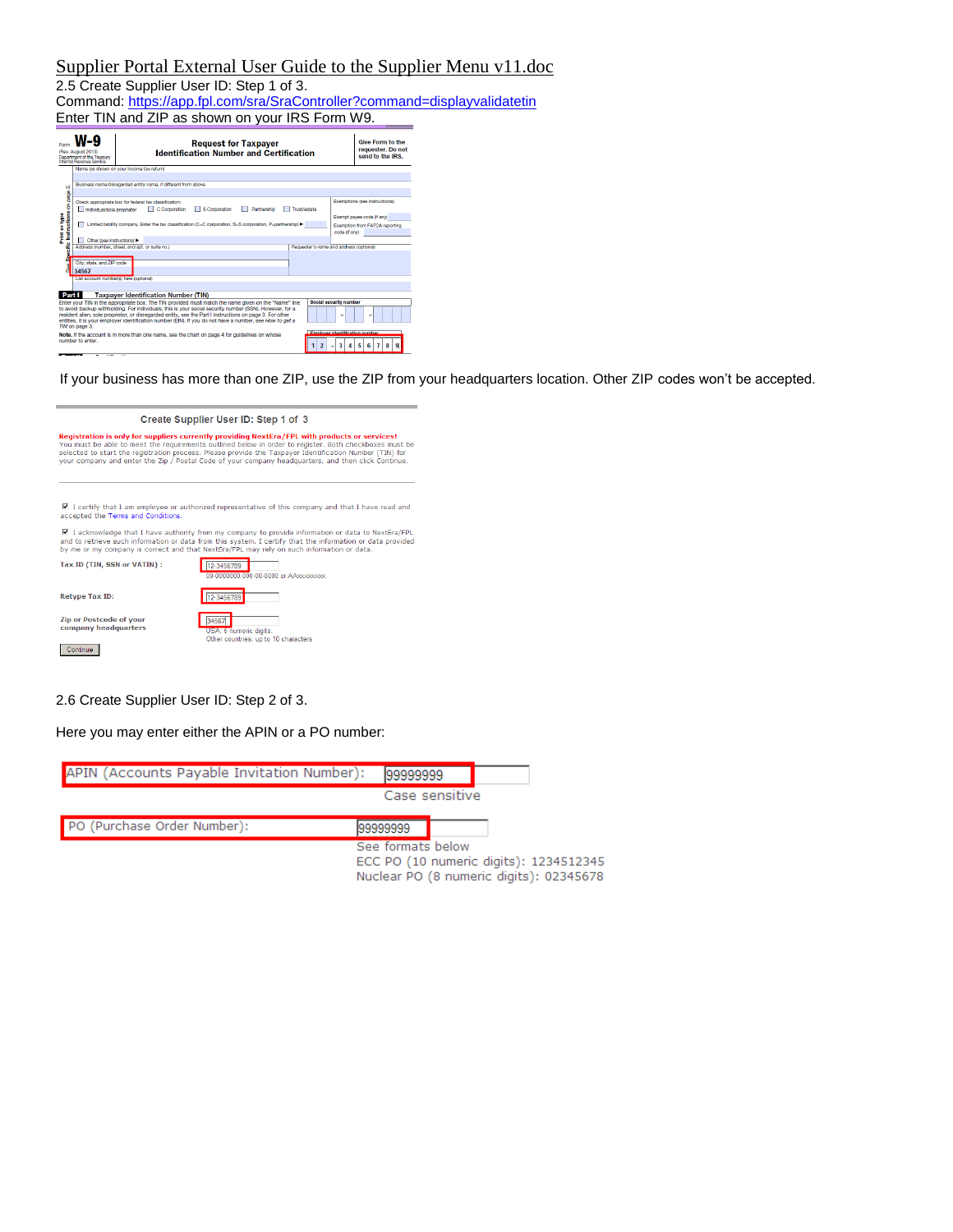### Supplier Portal External User Guide to the Supplier Menu v11.doc 2.7 Create Supplier User ID: Step 3 of 3.

| Please enter the information below to create your Supplier User ID. |                                                                                                       |  |  |  |  |
|---------------------------------------------------------------------|-------------------------------------------------------------------------------------------------------|--|--|--|--|
| <b>Supplier User ID:</b>                                            | 6 or more letters and/or numbers, no spaces.                                                          |  |  |  |  |
| Password:                                                           | Case sensitive. 8 or more letters and numbers.<br>no spaces. Must be different from Supplier User ID. |  |  |  |  |
| Retype Password:                                                    |                                                                                                       |  |  |  |  |
| <b>Security Information</b><br><b>Security Questions:</b>           | If you forget your password, this information is our only way to verify your identity.                |  |  |  |  |
| <b>Security Answer:</b>                                             | - Select one -                                                                                        |  |  |  |  |
| <b>Retype Security Answer:</b>                                      |                                                                                                       |  |  |  |  |
| <b>E-mail Address:</b>                                              |                                                                                                       |  |  |  |  |
| <b>Retype E-mail Address:</b>                                       |                                                                                                       |  |  |  |  |
| <b>First Name:</b>                                                  |                                                                                                       |  |  |  |  |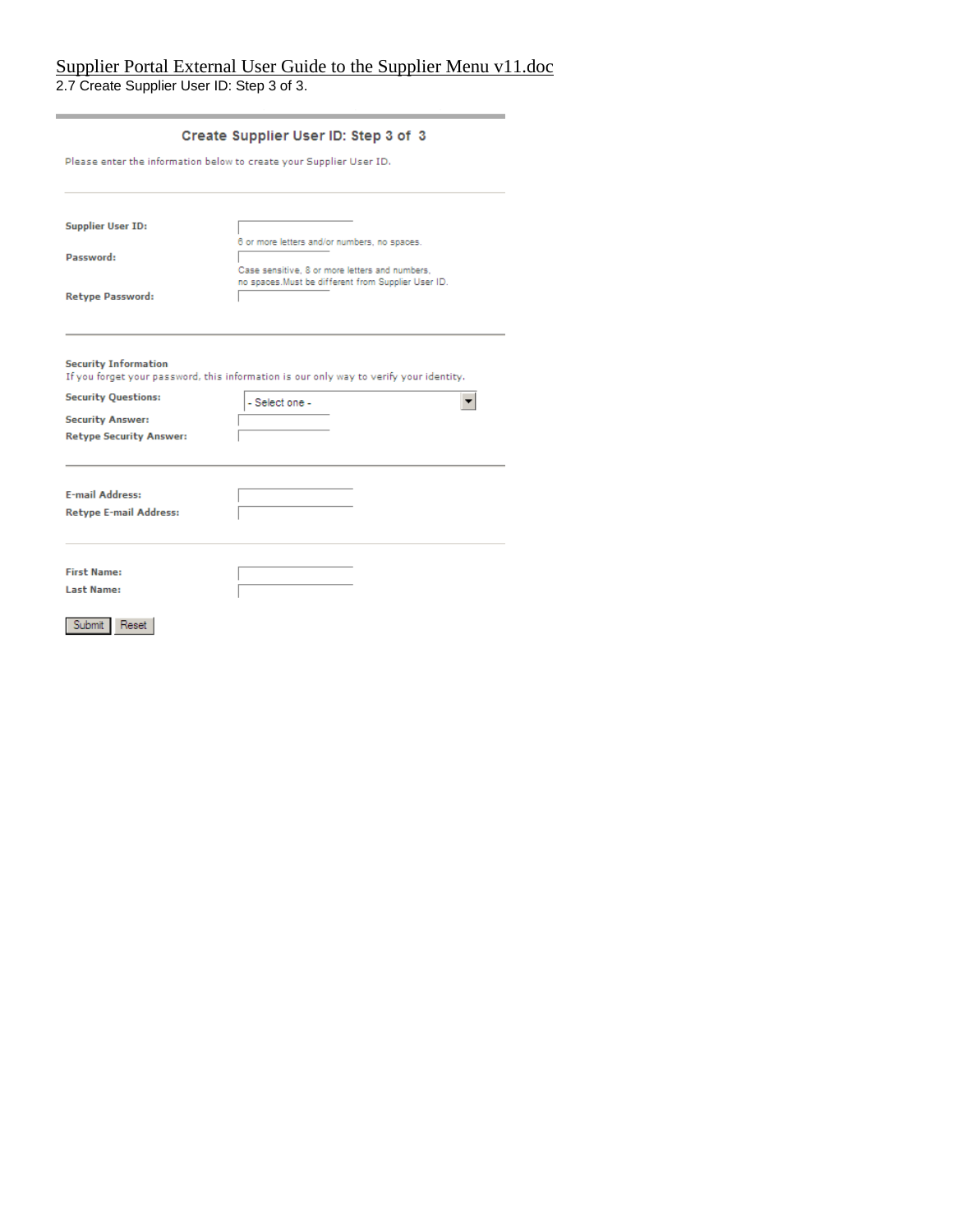2.8 External Supplier Menu. Once registration is complete, you are automatically logged in. The Supplier Menu works with one Taxpayer ID Number (TIN) at a time. If your company has multiple TINs, you will create a separate user ID for each. Click any menu link to view information for this TIN.

### **Supplier Account**

Welcome.

Please click any link below to access your info.

**Supplier Information** Contact Information Document Exchange Materials Detail (All Plants View) Materials Summary Purchase Orders (Nuclear)

Contracts (ECC) Material Message Board *Msg Late*<br>Materials Detail (Purchasing Plants View) Purchase Orders (ECC) Standards (Nuclear)

**Financial & Accounting Information** Invoice Lookup (ECC)

**Supplier Web ID Administration** Change Password Display/Maintain Web Profile

Log Out

Payment Lookup (ECC)